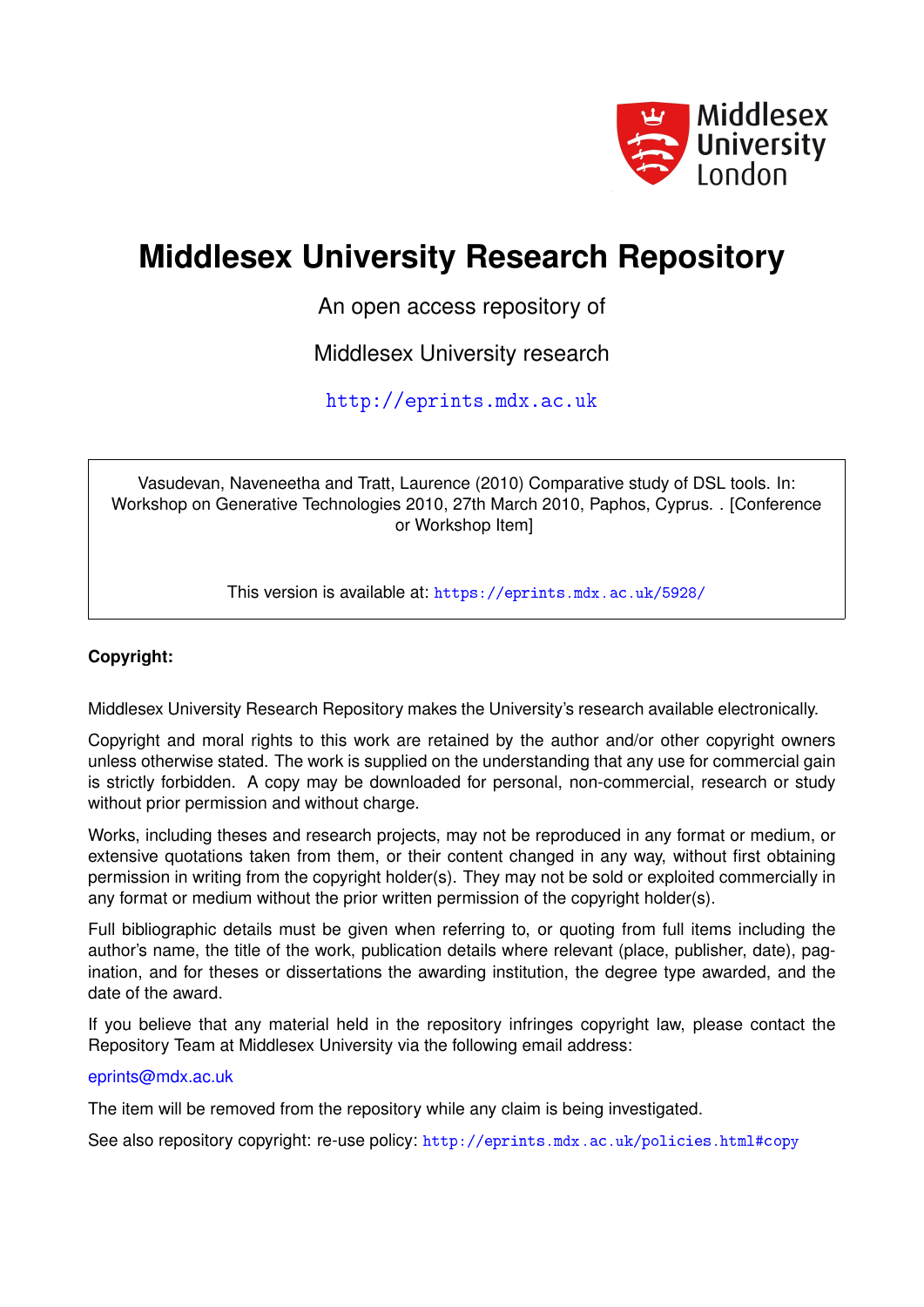## Comparative Study of DSL Tools

#### Naveneetha Vasudevan<sup>[1](#page-1-0)</sup>

Bournemouth University Poole, Dorset, BH12 5BB, United Kingdom

#### Laurence Tratt<sup>[2](#page-1-0)</sup>

Bournemouth University Poole, Dorset, BH12 5BB, United Kingdom

#### <span id="page-1-0"></span>Abstract

An increasingly wide range of tools based on different approaches are being used to implement Domain Specific Languages (DSLs), yet there is little agreement as to which approach is, or approaches are, the most appropriate for any given problem. We believe this can in large part be explained by the lack of understanding w

Keywords: DSL, Converge, Ruby, Stratego.

#### 1 Introduction

Domain Specific Languages (DSLs) are mini-languages tailored for a specific domain, offering significant advantages over General Purpose Languages (GPLs) [\[3\]](#page-10-0). DSLs allow programs to be implemented at the level of abstraction of the application domain which enables programmers to develop programs quickly and effectively. Given a domain and the need for a DSL, there exist a number of tools and approaches for implementing DSLs. The classical approach to DSL implementation uses compiler tools such as LEX and YACC, where DSLs are implemented as 'stand-alone' for a particular application domain [\[1\]](#page-10-1). However, their application in contemporary software systems has been restricted for two reasons: the high start-up costs involved in implementing DSLs from scratch; and the lack of re-use of software artifacts from other DSL implementations [\[3\]](#page-10-0). Conversely, embedded approaches have been used to implement DSLs. Lisp and Nemerle [\[8\]](#page-10-2) support construction of arbitrary program fragments at compile-time through the use of macros.

<sup>&</sup>lt;sup>1</sup> e-mail: [naveneetha@yahoo.com](mailto:naveneetha@yahoo.com)

<sup>2</sup> e-mail: [laurie@tratt.net](mailto:laurie@tratt.net)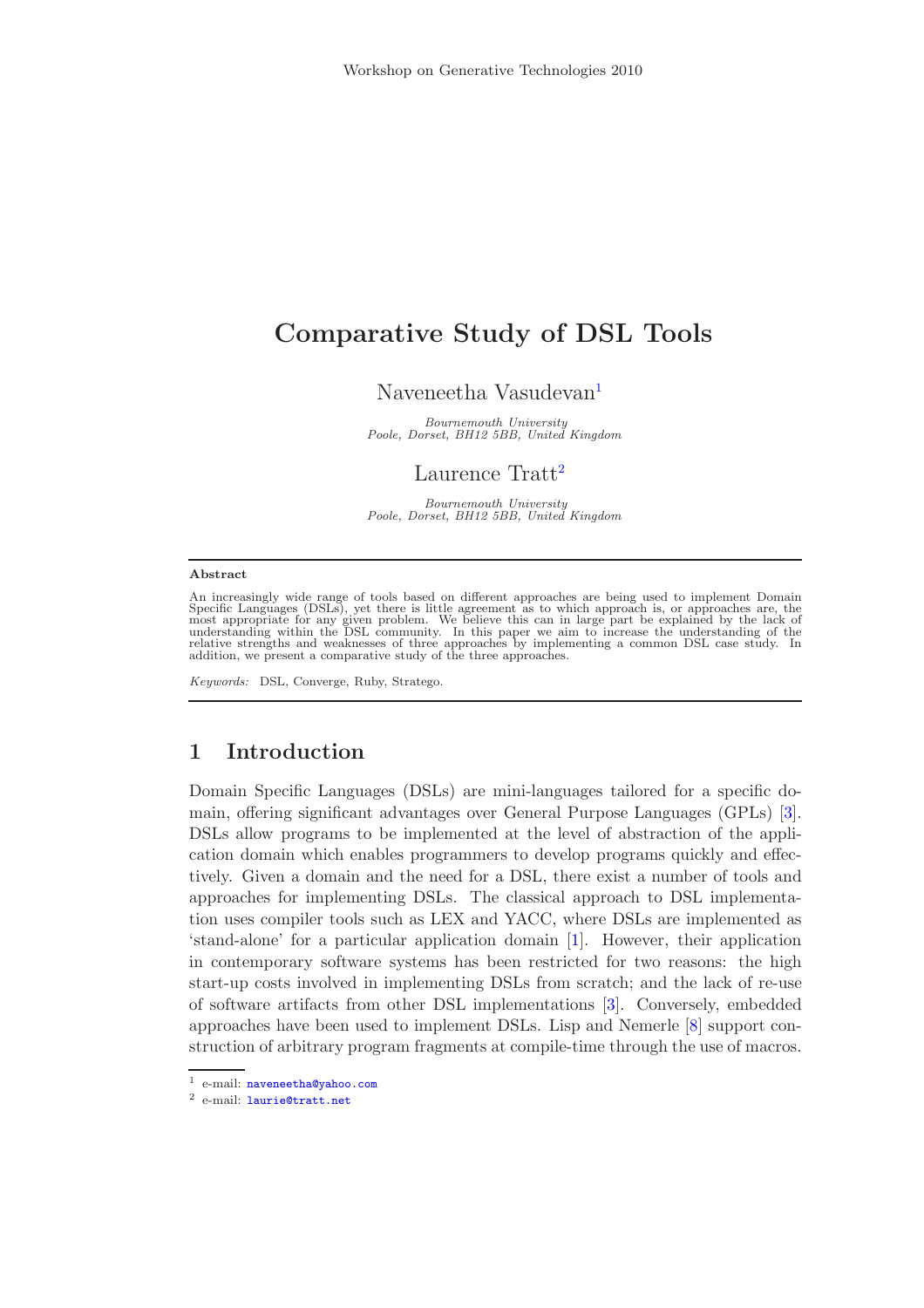In a pure embedding approach, where no macro-expanders or generators are used, DSLs are implemented as Domain Specific Embedded Languages (DSELs) using host language features such as higher-order functions and polymorphism [\[6\]](#page-10-3).

Embedding approaches can be either homogeneous or heterogeneous [\[10\]](#page-10-4); in heterogeneous embedding, the system used to compile the host language, and the system used to implement the embedding are different; whereas in a homogeneous system, the systems are the same, and all its components are specifically designed to work with each other. This distinction is important as it allows one to understand the limitations of a given approach. Among homogeneous embedding approaches, compile-time meta-programming has been used extensively to implement DSLs [\[2,](#page-10-5)[5\]](#page-10-6), by allowing the user of a programming language to interact with the compiler to construct arbitrary program fragments at compile-time. Among heterogeneous embedding approaches: Stratego/XT [\[9\]](#page-10-7) supports implementation of DSLs by program transformation through term rewriting; and Silver [\[11\]](#page-10-8) supports implementation of DSLs through the use of language extensions, where new language constructs (for domain specific features) are translated to semantically equivalent constructs in the host language through transformation.

In similar style to Czarnecki *et al.* [\[2\]](#page-10-5), which evaluates the compile-time metaprogramming abilities of three languages, we use the case study of a generic state machine to study three different approaches that represent important, differing, points on the DSL implementation spectrum: Ruby typifies a weakened form of Hudak's vision of DSELs; Stratego/XT can embed any language inside any other; and Converge uses compile-time meta-programming to implement customisable syntax. The code for each of our examples can be downloaded from http://navkrish.net/downloads/dsl tools src.tar.gz. To the best of our knowledge, this is the first time that three 'modern' approaches to DSL implementation have been evaluated together and we hope this comparative study will benefit future implementation of DSLs.

#### 2 Case Study: Finite State Machine

The example used in this paper is a generic state machine for a Turnstile (Figure [1\)](#page-2-0) with states and transitions. The syntax for a 'transition' is represented using the UML notation event [guard]/action, where event represents an event that triggers the transition, guard represents the condition that must evaluate to true for the transition to occur and action represents the subsequent action. For our case study, we represent the state machine as a DSL, so that we can have a running state machine we can fire events at and examine its behaviour.



<span id="page-2-0"></span>Fig. 1. State machine for a Turnstile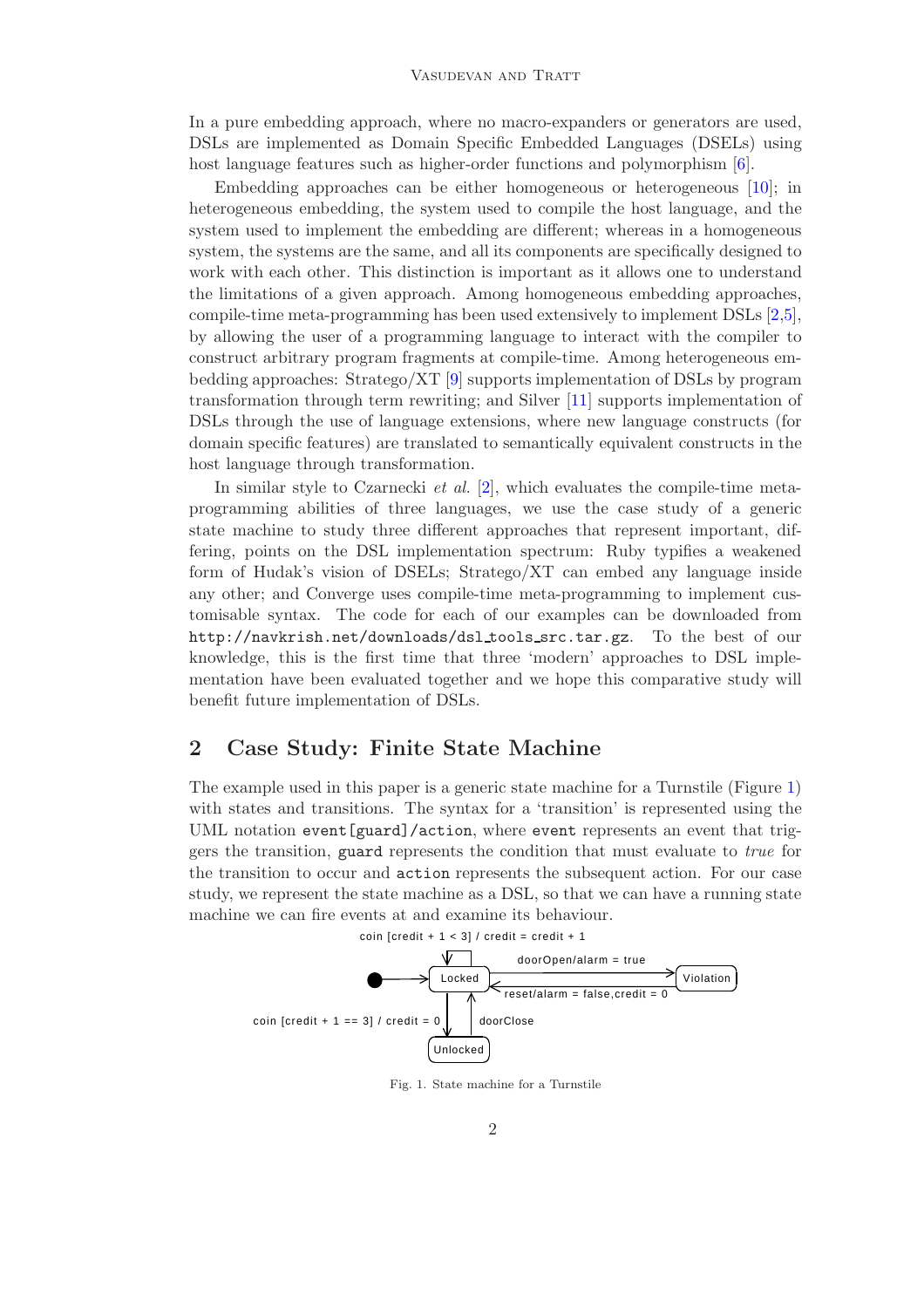#### 3 Implementation of a DSL in Ruby

Ruby is a dynamically-typed, general purpose object-oriented language [\[4\]](#page-10-9). In Ruby, DSLs are implemented using a combination of features such as lambda abstractions (code blocks), evaluations, dynamic typing, reflection and flexible syntax. In Ruby, a code block is a closure that can be used to encode domain specific information. A code block is expressed either on a single line using delimiting curly braces  $({x \mid x})$ print  $x \}$  or over multiple lines using do and end keywords. A code block encoding the domain specific information for a transition (from our case study) is as follows:

```
transition "charging" do |t|
  t.from_state 'locked'
t.to_state = 'locked'
  t.guard do |credit|
     if (credit +1) < 3
       true
     end
  end
  ...
end
```
In the above code, the transition construct that initially looks like a DSL keyword describing a transition, represents an invocation of the method – transition – followed by two arguments: a string, and a code block that accepts a block parameter  $(|t|)$ . The constructs – t.from state 'locked' and t.to state = 'locked' – that look like DSL keywords describing the attributes of a transition, represent method invocations – from state and to state= – on object t, followed by an argument. The two variant method name styles highlight the syntactic flexibility that DSL authors in Ruby can use to tweak the language to their needs. Furthermore, the above code shows how a code block is passed as an argument to a method invocation (e.g. transition "charging" <code block> ). In Ruby, methods accept a code block as a final argument, however, to pass the code block around, the method definition needs to include a *block argument* (a final argument of the form  $\&$ aBlock) that would allow the code block to be implicitly converted to a Proc object. The following code fragment shows how adding a block argument to the definition of the transition method enables the code block to be passed around as a Proc object (&aBlock):

```
class Fsm
  def transition(name, &aBlock)
    transition = Transition_class.new(name)
    transition.load_block(&aBlock)
  ...
```
A Proc object can be executed either by using yield or by invoking its method call (e.g. aBlock.call), with any arguments passed to them assigned to the block parameters. The following code fragment shows how the &aBlock object is eventually executed by calling yield self (self refers to transition object from the above code fragment) and the corresponding method definitions for the from state and to state= constructs from the above code block:

```
class Transition_class
  def from_state(from_state)
    @from_state = from_state
  end
  def to_state=(to_state)
    @to<sub>state</sub> = to<sub>state</sub>
  end
```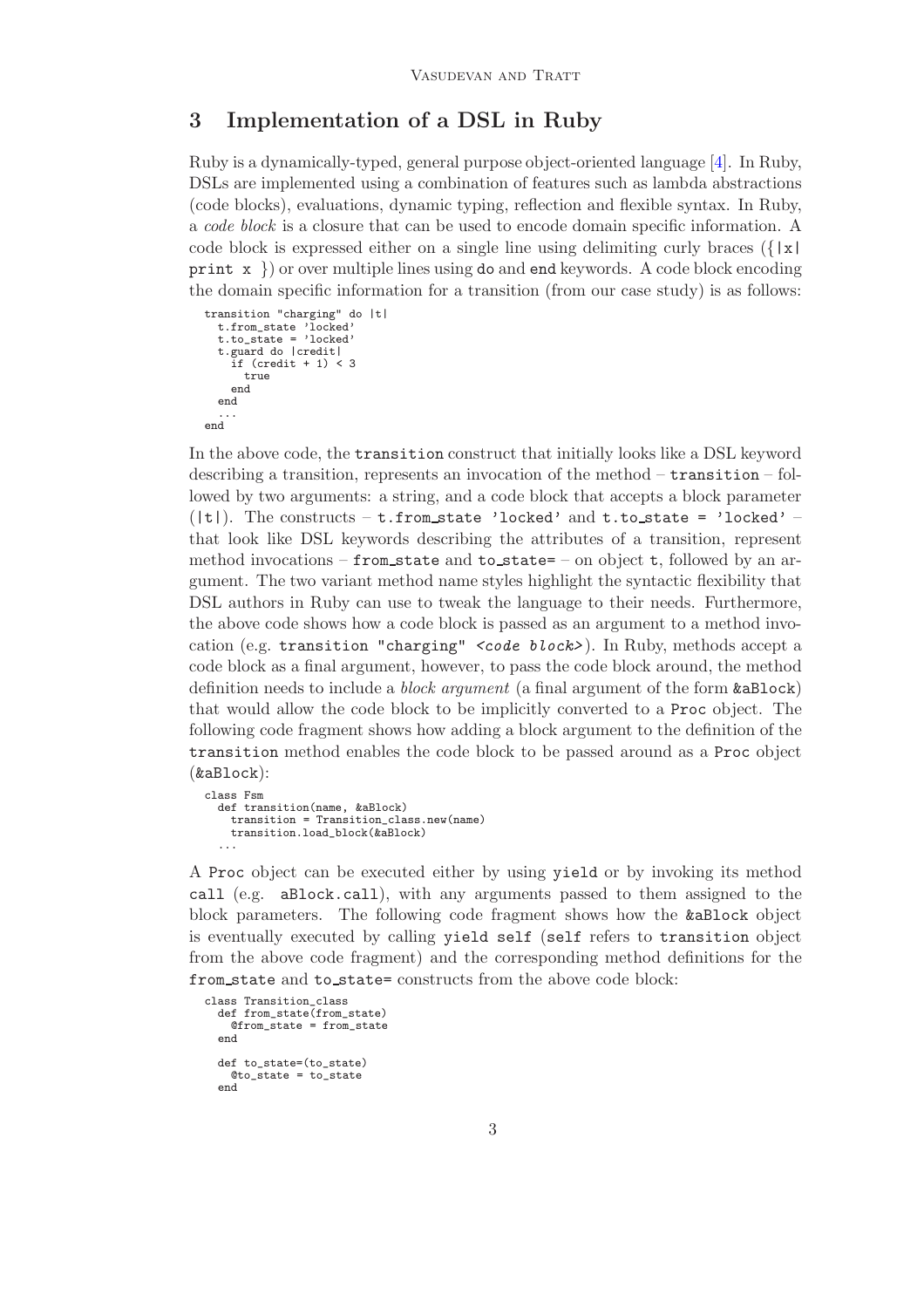

Fig. 2. The transformation pipeline in Stratego showing the various stages to implement DSLs

```
def load_block
yield self
end
...
```
In addition to code blocks, Ruby supports dynamic typing, which allows the runtime system to implement features such as dynamic dispatch and duck typing. For instance, the Object class enables dynamic dispatch in every object by defining two methods: responds to? checks if an object will respond to a message; and method missing catches messages an object has no explicit handler for. In a similar vein to Smalltalk, Ruby supports the creation (or replacement) of methods at runtime that can then be used to dynamically manipulate the behaviour of an object.

#### 4 Implementation of a DSL in Stratego/XT

Stratego/XT [\[9\]](#page-10-7) is a software transformation framework that consists of the Stratego language (for implementing program transformations through term rewriting) and the XT toolset (for providing the infrastructure to implement these transformations). In Stratego/XT, programs are transformed by representing them in the form of abstract syntax trees called Annotated Terms (ATerms), and then exhaustively applying a set of term rewrite rules and strategies to them.

In Stratego/XT, DSLs are implemented using a transformation pipeline (Figure [2\)](#page-4-0) consisting of three stages: a parsing stage that implements the parser for the DSL; a transformation stage that implements the transformation program using the Stratego language; and a pretty printing stage that unparses the final ATerm to the target program. The XT toolset [\[9\]](#page-10-7) provides the necessary tools for the parsing and the pretty-printing stages. We focus our attention on the crucial stage of the transformation pipeline—the transformation program. A transformation program is implemented using a set of term-rewrite rules and strategies. A term-rewrite rule defines a transformation on a ATerm and is of the form  $L : p1 \rightarrow p2$ , where L is the rule name, and p1 and p2 are term patterns. A strategy is a program that supports the exhaustive application of rules to an ATerm by defining the order in which the terms are re-written. A term-rewrite rule can be written using the concrete syntax of the object languages rather than using nested ATerm patterns [\[12\]](#page-10-10). For instance, the assignment of an expression to a variable is expressed in concrete syntax as |[  $x := e$  ] rather than using nested ATerms—Assign(Var(x), Expr(e)). A condensed version of the DSL program and its corresponding transformation rules for our case study are as follows:

```
state locked
transition unlocking from locked to unlocked : coin [ credit + 1 == 3 ] / credit := 0var-init : |[ state x_s ]| -> |[ this.states.add(""x_s"); ]|
guard-init :|[ transition x_t from x_a to x_b : x_e ttail1 ]| ->
```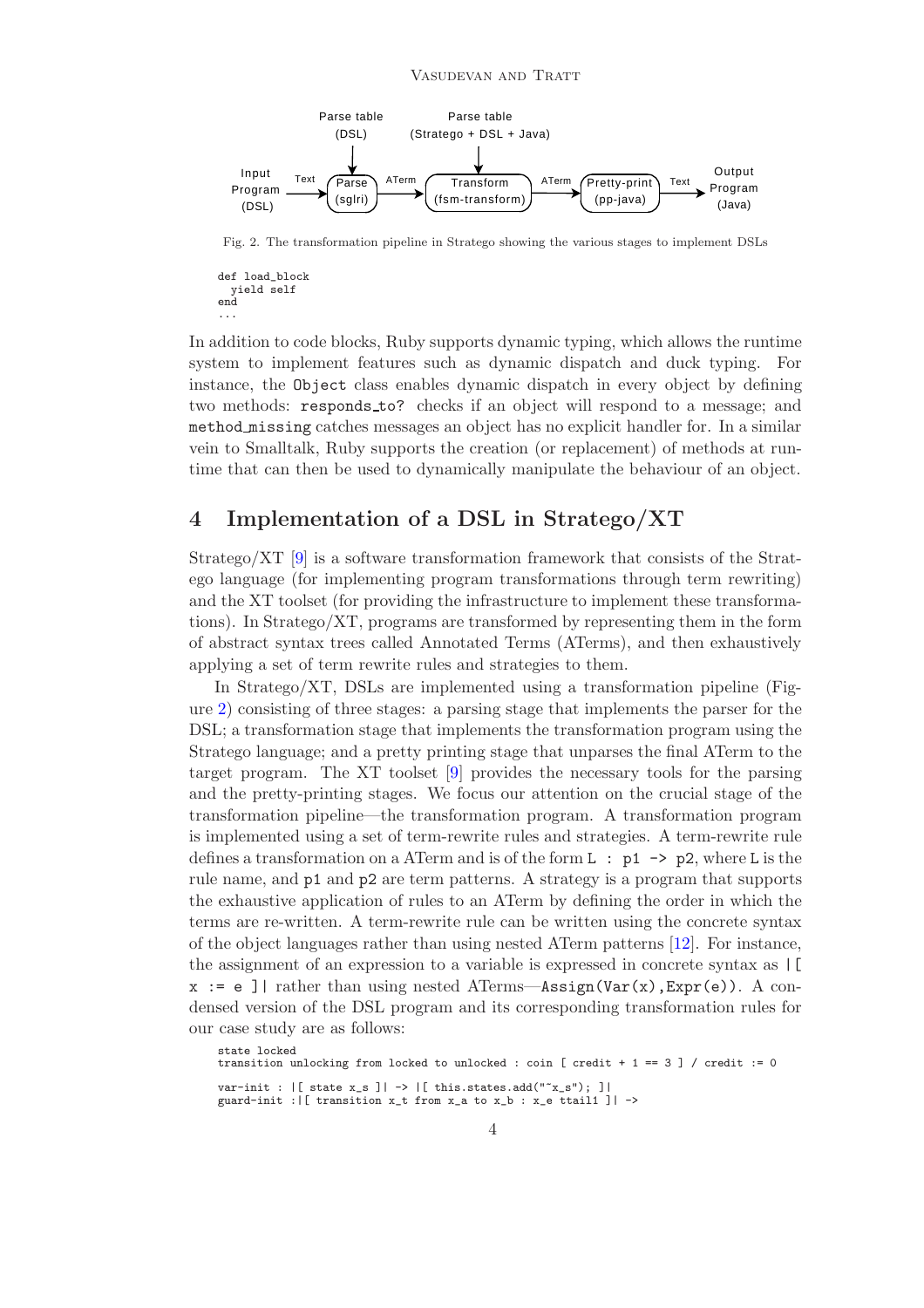```
|[ if (...) { bstm_1 } ]| where \langletrans-tail> ttail1 => bstm_1
trans-tail : trans-tail |[ guard1 ]| -> |[ ... ]| where <guard> guard1 => e_1
trans-tail : trans-tail |[ action1 ]| -> |[ ... ]| where <action> action1 => bstm_1*
...
```
Further, the above code highlights two aspects. First, the embedding of metavariables (such as  $x$  s and  $ttail1$ ) within transformation rules leads to conciseness and better readability of the transformation program as compared to the use of nested terms. Meta-variables are patterns for the syntactic elements (such as identifiers, expressions and lists) of the object language. Second, the use of a where clause for programmable application of rules. For instance, the <trans-tail> ttail1 construct within the where clause of the guard-init rule, can invoke either of the trans-tail rule, depending upon the value of ttail1 at run-time.

#### 5 Implementation of a DSL in Converge

Converge [\[10\]](#page-10-4) is a dynamically typed imperative programming language, with compile-time meta-programming (CTMP) and syntax extension facilities. Converge, a syntax-rich modern language, unifies concepts from languages such as Python (indentation and datatypes) and Template Haskell (CTMP).

DSLs are implemented in Converge using its CTMP facility. CTMP can be thought of as being equivalent to macros, as it provides the user with a mechanism to interact with the compiler, allowing the construction of arbitrary program fragments by user code. Converge achieves this construction of arbitrary program fragments using its compile-time meta-programming features—splicing, quasi-quotation, and insertion [\[10\]](#page-10-4). Splice annotations  $\&\ldots\&\&$  evaluate the expression between the angled brackets, and replace the splice annotation itself with the result (AST) of its evaluation. Quasi-quotes  $[.\,.]$  allows the user to build ASTs that represent the program contained in them using Converge's concrete syntax. Insertions  $\mathcal{F}\{\ldots\}$ are placed within quasi-quotes to evaluate the expression, and copy the resulting AST as is into the AST being generated by the quasi-quote.

Converge allows any arbitrary DSL to be embedded within normal source files via a DSL block. A DSL block is introduced within a converge source file using a variant of the splice syntax  $\sqrt{$\langle \langle expr \rangle \rangle}$  where  $\exp r$  must evaluate to a DSL implementation function. This function is then called at compile-time to translate the DSL block into a Converge AST, using the same mechanism as a normal splice. DSL blocks make use of Converge's indentation based syntax; when the level of indentation falls, the DSL block is finished. A DSL block and its corresponding DSL implementation function for our case study are as follows:

TurnstileFSM := \$<<FSM\_Translator::mk\_itree>>:

... state locked transition unlocking from locked to unlocked : coin [ credit + 1 == 3 ] / credit := 0 func mk\_itree(dsl\_block, src\_infos): parse\_tree := parse(dsl\_block, src\_infos)

return \_Translator.new().generate(parse\_tree)

The DSL implementation function FSM\_Translator::mk\_itree is called at compiletime with a string representing the DSL block along with the *src infos* obtained from the Converge tokenizer. The Converge Parser Kit can then be used to parse this string against the user-specified grammar to produce a parse tree. This parse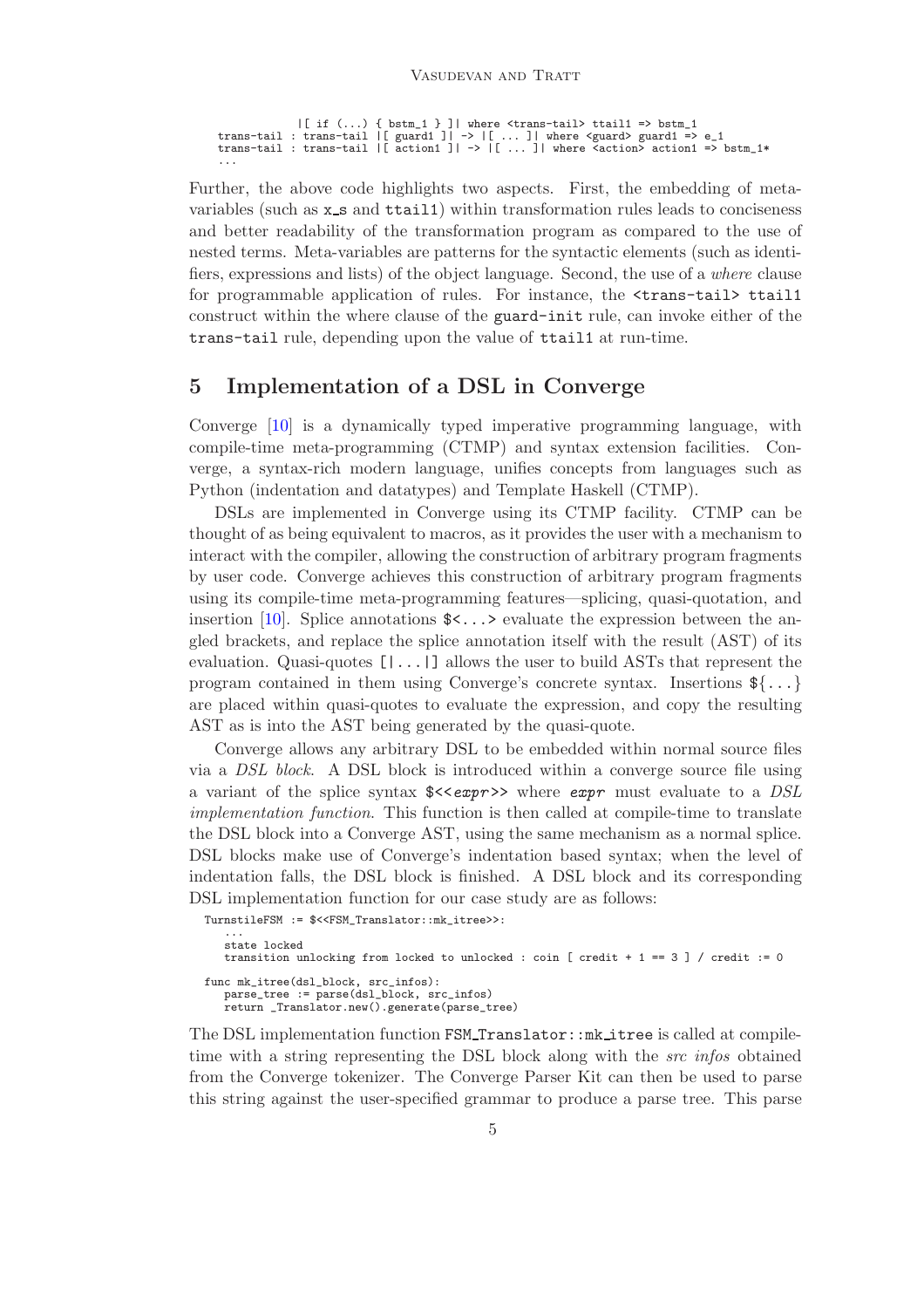tree, which contains tokens and their associated src infos, can then be traversed and translated to an AST using quasi-quotes and insertion. Converge provides a simple framework for this translation; where a translation class (Translator in the above DSL implementation function) contains a function  $\pm$  *production name* for each production in the grammar. The self. preorder method can then be used to call the appropriate  $\pm$  function, given a node in a parse tree. The following code fragment shows how t event function gets invoked from t transition function:

```
func _t_transition(self, node):
// transition ::= "TRANSITION" "ID" "FROM" "ID" "TO" "ID" transition_tail
    tail_node := node[6]
    if tail_node.len() != 0:
        // transition_tail ::= ":" event guard action
        event := self._preorder(tail_node[1])
         ...
func _t_event(self, node):
    // event ::= "ID"
    if node.length() != 0:
        return CEI::istring(node[0].value)
         ...
```
For our case study, we wish to translate the DSL program into an anonymous class. This class can then be instantiated to produce a running state machine turnstile := TurnstileFSM.new(), which can receive and act upon events (turnstile.event("coin")). The second argument to the DSL implementation function is a list of src infos. Src infos are covered later in Section [6.](#page-6-0)

### <span id="page-6-0"></span>6 Analysis and Comparison

| Dimension                                                        | Ruby                   | Strategy/XT            | Converge                             |
|------------------------------------------------------------------|------------------------|------------------------|--------------------------------------|
| Approach                                                         | Lambda abstractions    | Term rewriting         | Compile-time<br>meta-<br>programming |
| Guarantee                                                        | Syntax valid (runtime) | Nο                     | Well-typed (compile-time)            |
| Reuse                                                            | Limited                | SDF grammar            | Limited                              |
| Lines of code (Gram-<br>mar, transformation,<br>and DSL program) | $n/a$ , 89, 55         | 79, 95, 12             | 36, 173, 11                          |
| Type checking                                                    | No                     | Yes                    | No                                   |
| Error reporting                                                  | Yes (runtime)          | Limited (end language) | Compile-time                         |

In this section, we use and extend the dimensions identified by Czarnecki *et al.* [\[2\]](#page-10-5) to present a comparative analysis of the three DSL tools.

Table 1

A comparative analysis of Ruby, Stratego and Converge

Approach What is the primary approach supported by the DSL tool? In Ruby, DSLs are implemented using a combination of its host language features such as lambda abstractions, dynamic typing and reflection. In Converge, DSLs are implemented using its compile-time meta-programming facility, where a DSL is translated to host language constructs at compile-time. In Stratego/XT, DSLs are implemented through term-rewriting, where a source program (DSL) is transformed to a target program (e.g. Java) using a set of transformation rules and strategies. The term-rewriting is performed by the transformation program (fsm-transform in Figure [2\)](#page-4-0) at the preprocessor stage—a stage prior to the compilation of the target language program.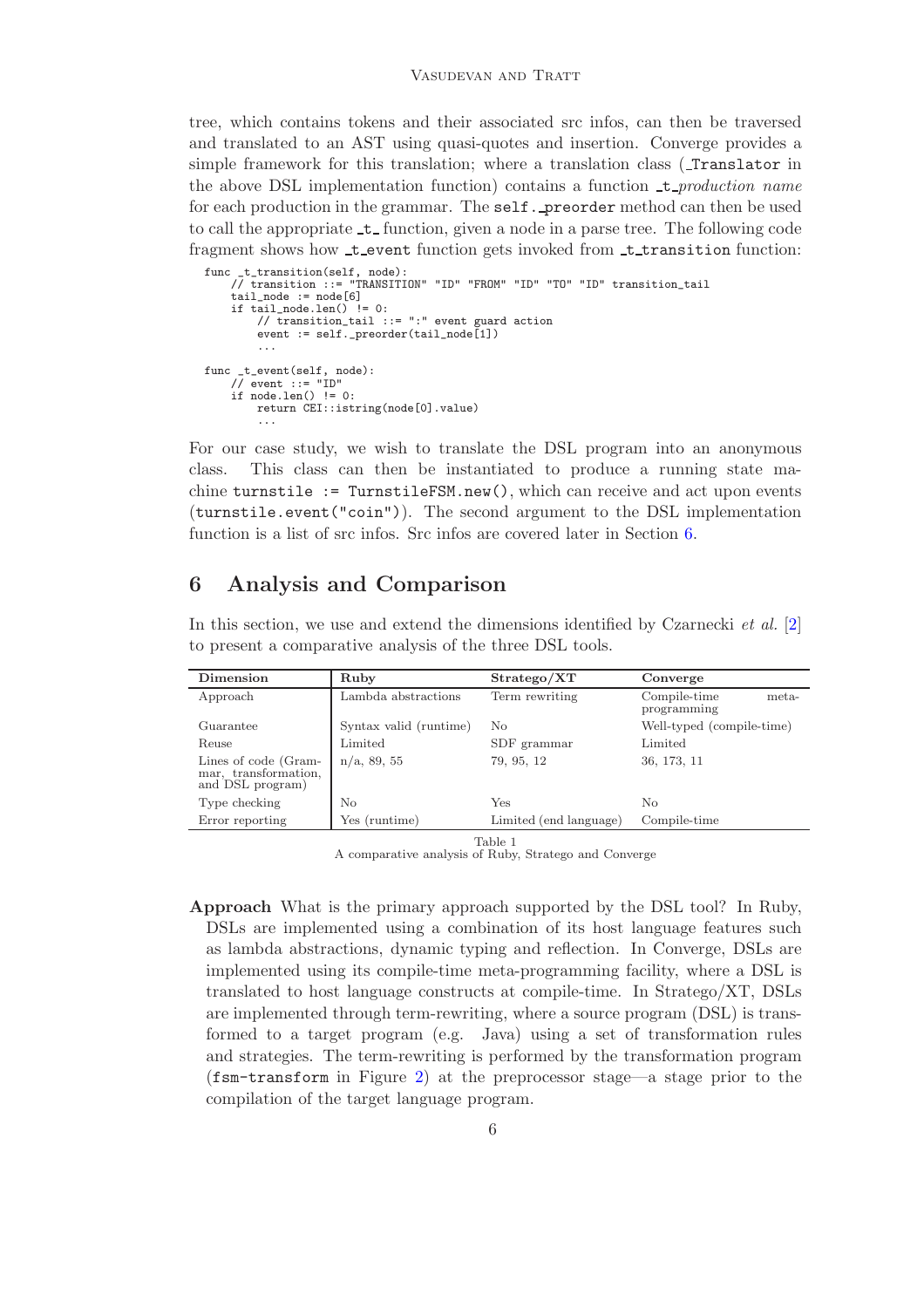- Guarantees What guarantees are provided by the DSL tool in terms of syntactic and semantic well-formedness of the transformed-to constructs? In the context of this paper, syntactic well-formedness guarantees that there are no syntax related errors when the transformed-to constructs are run through the host language compiler. Although there are potentially many different semantic guarantees that could be offered, we consider only the following: that the transformed-to program does not have references to any undefined variables; and that the transformed-to program does not have any type errors. In Ruby, DSLs are essentially host language constructs, and therefore, any guarantees with regards to both syntactic and semantic well-formedness are provided by the Ruby interpreter. In Stratego, few guarantees are given with respect to producing a syntactically and semantically well-formed target AST. For instance, a meta-variable within a transformation rule can be associated with an incorrect type that can lead to the generation of an invalid AST. Similarly, the target AST can contain semantically ill-formed constructs, which are only reported at the time of compilation of the end language. In contrast, the Converge compiler guarantees the well-formedness of the translated-to host language constructs at the time of translation.
- Reuse What aspects of the DSL implementation that are user-defined can be reused? We identify two aspects that are potentially re-usable: the grammar of the DSL; and the transformation module. In Ruby, since the DSLs are essentially host language constructs, the above aspects become irrelevant. Even so, the interleaving of the DSL program and the host language constructs that evaluate the DSL program limit the re-usability of the DSL implementation. In Converge, since the grammar of the DSL and the DSL constructs are closely integrated with the host language constructs that perform the translation, large sections of the DSL implementation have limited re-use. In Stratego/XT, the modular SDF definition of the object language, and sections of the transformation program that implement the expression and the type transformations can potentially be re-used for other DSL implementations.
- Lines of code For a given problem, how many lines of code are required to represent the domain-specific information? When evaluating implementation of DSLs based on lines of code, there are three aspects to be noted: the grammar for the DSL; the transformation or evaluation (in Ruby) module; and the DSL program. For our case study, the number of lines of code required to implement the grammar was almost twice in Stratego as compared to Converge. In general, the size of the grammar in Stratego is likely to be higher than in Converge, due to the inclusion of the SDF definitions of meta-variables. In Ruby, since the DSLs are essentially host language constructs, the aspect that deals with the grammar implementation is irrelevant. Further the DSLs are evaluated as is, resulting in the size of the evaluation program to be generally smaller as compared to Stratego or Converge. In Converge, the nodes in the AST are traversed (and translated) systematically, whereas in Stratego, multiple nodes in the AST are transformed by using a strategy. For our case study, where 'states' and 'transitions' are essentially a list of nodes in the AST, the use of strategies in Stratego results in a smaller transformation program as compared to Converge. However, in Stratego, the size of the transformation program will also be determined by the verbosity of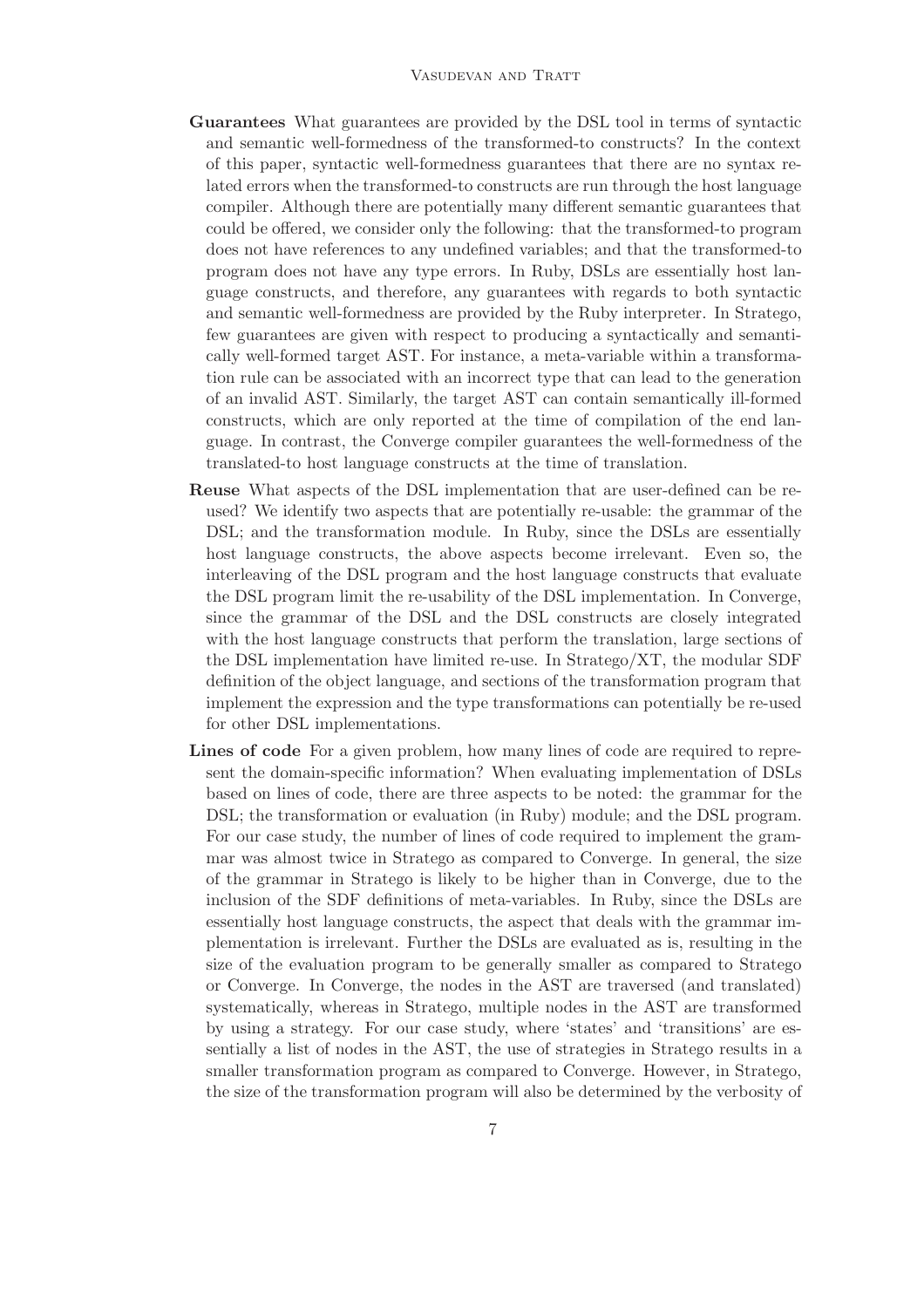the target language. In contrast to the first two aspects, the third one is relatively important as it has the potential to be implemented many times over during the lifetime of a DSL. For our case study, the size of the DSL input program in Ruby was well over four times the size in Converge or Stratego. This is primarily because the syntax of the DSLs in Converge (or Stratego) are specifically designed for the problem in hand whereas in Ruby, the syntax of the DSLs is limited to that which can be naturally expressed by the host language.

- Type checking Can the DSL tool type check disjointed fragments of the DSL program at the time of transformation? We explain type checking on disjointed fragments using SQL statements as an example. If there exists two DSL fragments, where the first fragment contains the definition of a table – CREATE TABLE emp  $\{id \text{ int}(10)\}$  – and the second fragment contains the 'select' statement – SELECT  $*$  FROM emp WHERE  $id=x$  – can the DSL tool type check the SELECT statement using the definition of the CREATE statement? In Ruby, type checking is only possible by layering an external type checker that can then be invoked prior to the invocation of the host language interpreter. Converge does not support context-sensitive translation and therefore an external program will have to be implemented to perform type checking that can be invoked at the time of translation. In Stratego, however, term rewriting can be extended with dynamic rules to perform type checking. For our SQL scenario, a dynamic rule for each of the columns of a table can be defined within the context of the 'create' statement. The transformation rule for the SELECT statement can then invoke the dynamic rule to perform type checking on the WHERE clause.
- Error reporting Can the DSL tool report errors in terms of the DSL source (line number and column offset)? We identify and present a broad classification of errors that are applicable when implementing DSLs: 'parsing errors' are errors that are related to the parsing of the DSL; 'transformation errors' are errors that occur during the transformation of ASTs; and 'run-time errors' are errors that occur at the time of execution of the transformed-to constructs. In Ruby, since the DSLs are essentially host language constructs, 'parsing' and 'transformation' errors are not applicable; 'run-time' errors are reported by the Ruby interpreter at run-time. In Stratego, 'parsing' errors are reported at parse stage of the transformation pipeline (Figure [2\)](#page-4-0). However, transformations in Stratego can lead to cascading errors that are either reported at the transformation stage, when the application of a rule fails; or at post-transformation stages – the stages following the transformation stage but prior to the execution stage of the end language – when an AST that is invalid is pretty-printed or when the target program is compiled. Further, 'run-time errors' are detected only at the time of execution of the target program. In particular, 'transformation' and 'run-time' errors are hard to debug as one needs to manually trace the errors back to the rules in the transformation program.

Converge uses the concept of *src info* to report errors precisely, in terms of the source DSL. A src info records three pieces of information: a source file; the byte offset within the source file; and the number of bytes from the initial offset. Since the DSL (and the implementation function) are embedded within the host language constructs, 'parsing' and 'transformation' errors are reported at compile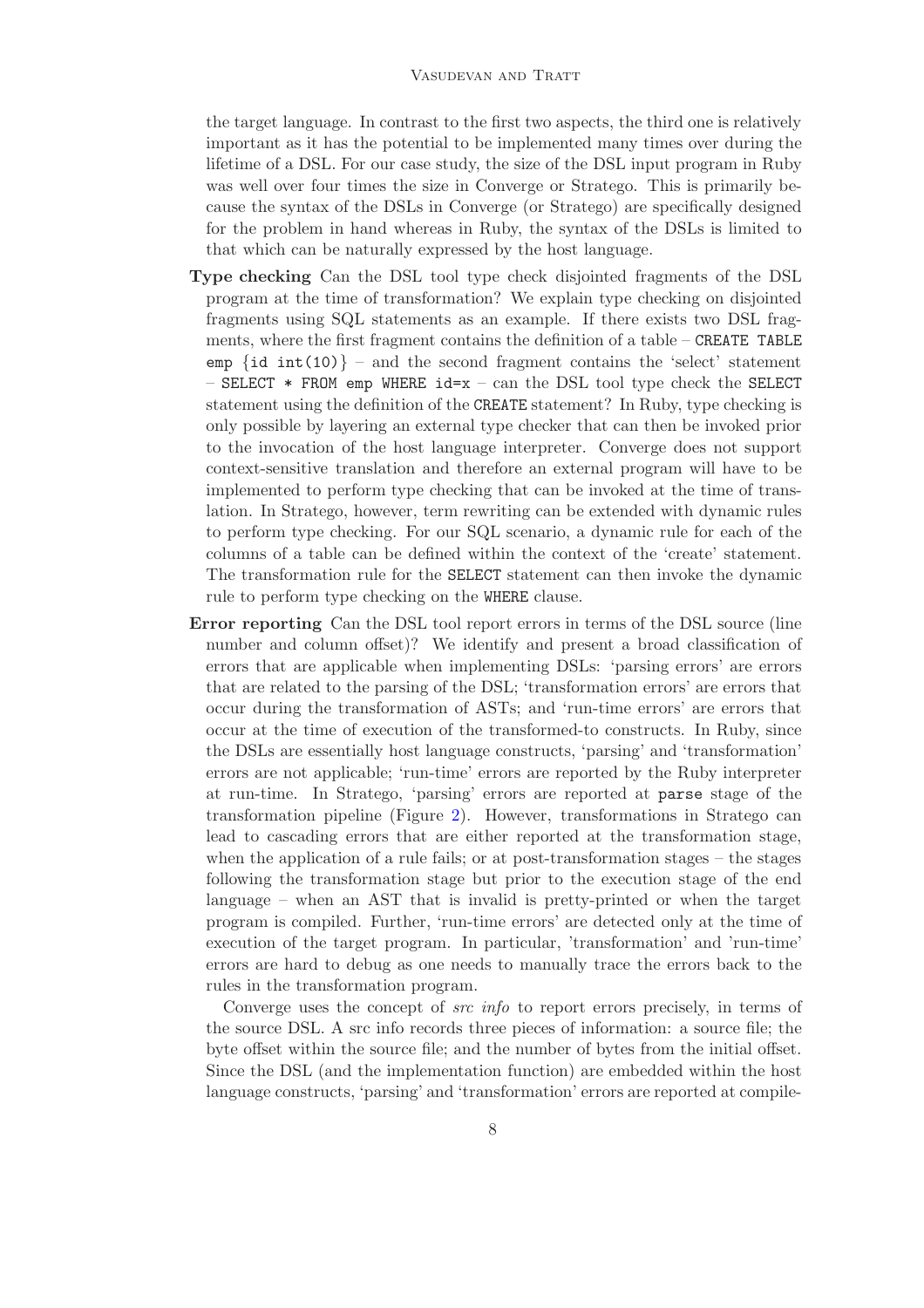time. Further, the tokens, the AST elements and the bytecode instructions are associated with multiple src infos that enable 'run-time errors' to be reported with stack backtraces consisting of the error location within the translated-to Converge program, translation functions, and the DSL source. For instance, introducing an error in the guard expression of a transition by changing it from  $\text{credit} + 1$ 

```
== 3 to credit + 1 == 3" results in the following stack backtrace:
  Traceback (most recent call at bottom):
    1: File "runfsm.cv", line 20, column 4, length 23
turnstile.event("coin")
    ...
4: File "FSM_Translator.cv", line 294, column 40, length 18
return [<op.src_infos>| $c{lhs} == $c{rhs} |]
       File "runfsm.cv", line 12, column 69, length 2
         transition unlocking from locked to unlocked : coin [ credit + 1 == "3" ] / credit := 0
    ...
5: (internal), in Int.<
  Type_Exception: Expected arg 2 to be conformant to Number but got instance of String.
```
The fourth entry in the backtrace is related to multiple source locations: the third and fourth line indicates the location within the source DSL (runfsm.cv); and the others (only one is shown for brevity) are within the DSL translator (FSM Translator.cv). Thus src infos provide useful debugging information to both the user and the DSL developer to determine the cause of an error. Further, quasi-quotes provide a syntactic extension in the form of [<src\_infos>] expr |], which allows the addition of extra src infos to an AST element, to provide customised errors to the user.

#### 7 Discussion

Ruby and Converge both use an homogeneous embedded approach to implement DSLs. In Ruby, DSLs are implemented using its host language features; therefore, the implementation will be quick and the DSLs implemented will be lightweight in nature. Converge supports implementation of DSLs using its compile-time metaprogramming facility. The close integration of the parser kit and the compile-time meta-programming facility with its host language, enables it to provide a systematic approach to implement DSLs. The concept of src infos is unique to Converge, which enables it to report errors precisely in terms of the source DSL. However, integrated DSLs in Converge are obviously distinct from normal language constructs, which can be aesthetically jarring.

In contrast to Ruby and Converge, Stratego/XT uses an heterogeneous embedded approach and supports implementation of DSLs through program transformation. A Stratego-like approach to implement DSLs provides a consistent mechanism to transforming programs between arbitrary languages. Stratego also supports context-sensitive transformation through the use of dynamic rewrite rules that facilitates the type checking on disjointed fragments within a DSL implementation. To use the concrete syntax of the object languages within transformation rules, their grammar definitions will have to be merged, thus creating potential ambiguities within the combined grammar that will have to be resolved manually. In a pipeline approach (Figure [2\)](#page-4-0) to implement DSLs, the DSL author needs to be aware of: Hudak's [\[6\]](#page-10-3) argument of 'cost versus benefits'; and the potential need to manually inspect the results (or errors) at the end of each stage as the different stages of the pipeline are unaware of each other.